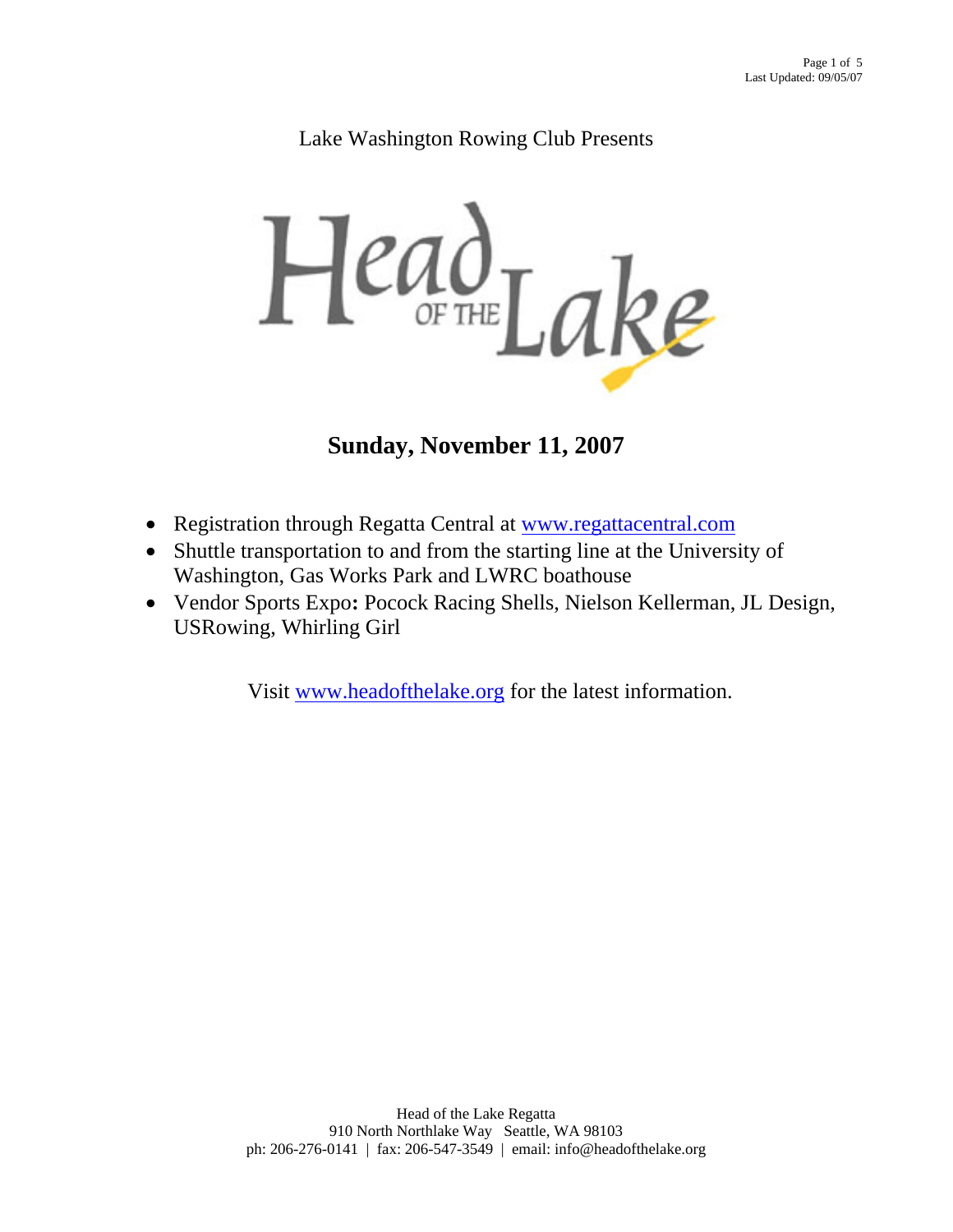## **2007 HEAD OF THE LAKE REGATTA INFORMATION**

#### **Registration**

- Registrar Susan Kinne can be reached at:
	- o Email, info@headofthelake.org
	- o Phone, 206-276-0141
	- o Fax, 206-547-3549
- Entries shall be submitted online at www.regattacentral.com
- Registration closes on Wednesday, October 31 at midnight (PST)
- Late registration (November  $1 4$ ) will entail double-entry fees. No entries accepted after Nov. 4
- \$10 fee for scratches
- Events with fewer than three entries will be combined with another event.
- Masters entries will row in the next younger age category with handicapping.

#### **USRowing or Rowing Canada Membership**

- As this regatta is registered with USRowing, all participants must be members of USRowing or Rowing Canada
- Exception: An unaffiliated individual rowing a single is exempt from this requirement. However, each such individual must sign a waiver.

#### **Waivers**

- All participants must sign a waiver. (Rowing Canada members may use the USRowing waiver.)
- (The following information is copied from www.regattacentral.com, click on Waiver in Registration tab.) This regatta is registered with USRowing and accepts the once-a-year USRowing waiver. (Using www.regattacentral.com ), follow these instructions to submit your waiver online: If you submitted your own entry: Log in and follow the link in your roster list to send the waiver If someone else submitted entries which include you in the line-up: Provide your email address to the person that submitted the entries. They will need to log into their account and send you the waiver. If you are an individual member of USRowing: Your USRowing member # must be included in your RegattaCentral roster (or the roster of your coach if he/she submits your entries). Be sure you have submitted your online waiver at USRowing's website at the beginning of each calendar year As an alternative to the online waiver, athletes may also send a signed, printed copy of the waiver directly to the regatta at the following address: Attn: Waiver Compliance, Head of the Lake, 910 N Northlake Way, Seattle, WA 98103
- All JUNIOR [18 and under] competitors must have a parent or guardian fill out an individual online USRowing waiver Please be sure your USRowing member # is included. Teams with large numbers of junior waivers may also make alternate arrangements to mail them.

#### **Rules**

- Crews with high school-age rowers or coxswains, please pay particular attention to recent NCAA recruiting rules that restrict conducting tryouts of prospects, which is basically anybody in grade nine or above. The recent rule change prevents all varsity intercollegiate-status rowing teams from competing against any crew that has even one high school student in it. Thus, college crews and high school crews may not be in the same event at head races. These teams may not compete against a scholastic crew from a high school or prep school that sponsors rowing as a sport. Nor may they compete against a high school club /composite program. And they may not compete against a rowing club or masters crew that has a high school coxswain in it. The theory behind this is that competition against a prospective intercollegiate rower violates the NCAA recruiting regulations against tryouts. This prohibition on competing against high school students now applies to all NCAA sports, not just rowing.
- More information may be obtained at https://www.usrowing.org/uploads/docs/UTMAugust2006.pdf.
- No novice rowers, coxswains or first-year school programs, please.
- Any crew/coxswain/sculler showing a disregard for safety or failing to follow the instructions of USRowing referees, regatta marshals or dock masters at any time during the regatta will be given a 60-second penalty and may be disqualified.

Head of the Lake Regatta 910 North Northlake Way Seattle, WA 98103 ph: 206-276-0141 | fax: 206-547-3549 | email: info@headofthelake.org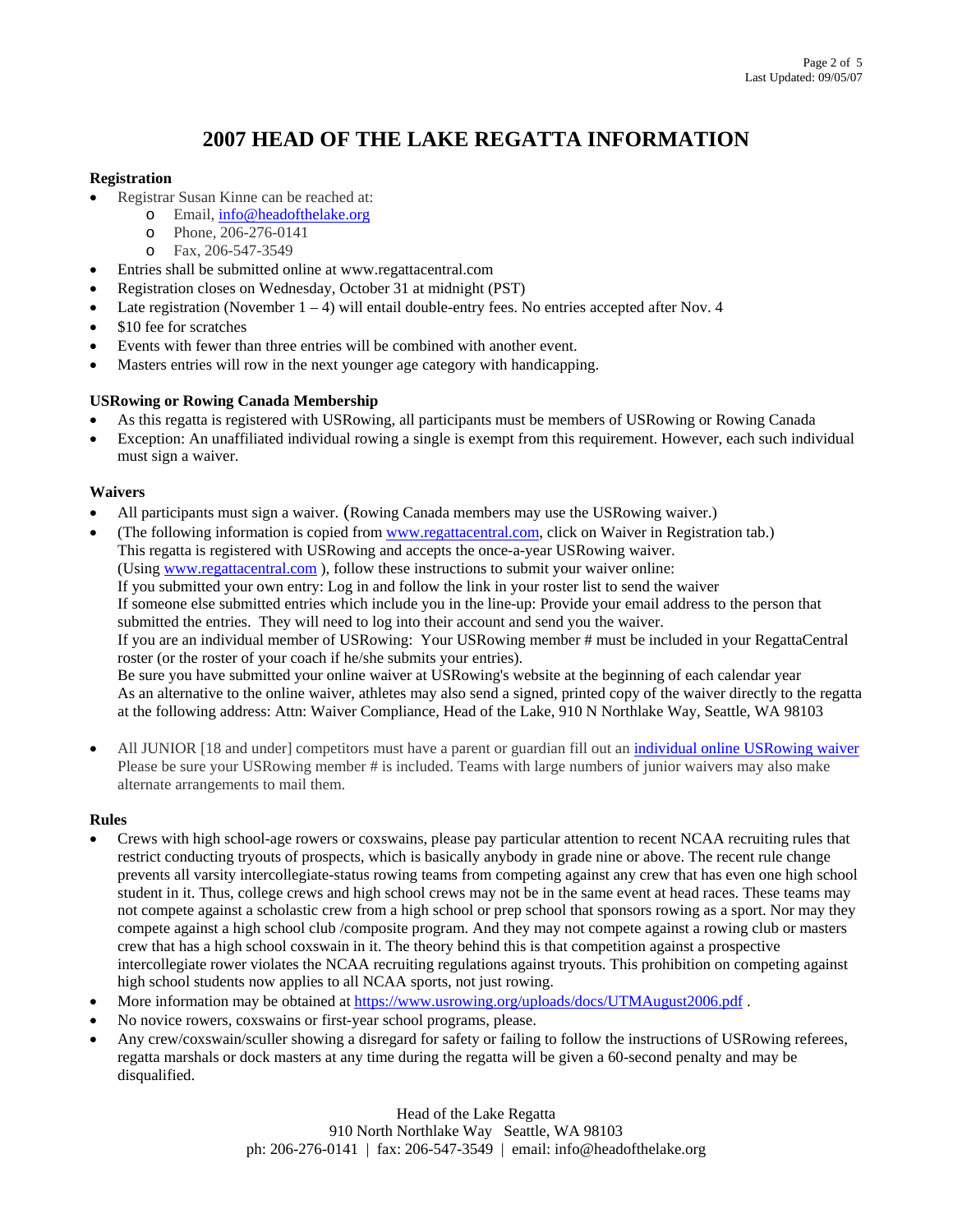- There are NO safety launches in south Lake Union. Any crew or sculler choosing to row south into Lake Union, past the first permanent yellow pencil buoys, are on their own. LWRC advises against going outside the warm-up traffic pattern.
- Respect for the safety of other competitors and their equipment must be observed at all times.
- Bow balls are required. Any boat without a bow ball will not be allowed on the course per 2007 USRowing Rule 3- 105: Bow balls: Every boat shall have a supple or plastic ball, of a white or fluorescent color, mounted on its bow, unless equivalent provision for visibility and protection against puncture injury is included in the boat's basic construction. The bow ball shall be at least 4 centimeters in diameter.
- All bow-coxed boats must comply with 2007 USRowing Rule 3-110 regarding the size of opening for entering and exiting the boat by the coxswain.
- GPS systems or any electronic devices capable of sending or receiving information from an outside source will not be allowed. Any crew or sculler found to have such a device in their shell at any time during the event, regardless of whether it is actually used, will be disqualified. (2007 USRowing Rule 3-106)
- Shoes must have heel tie-downs restricting heel lift to 3 inches (7.5 cm). (2007 USRowing Rule 3-109)
- Crews are expected to wear matching race shirts or tops.

#### **Coxswains'/Coaches' Meeting**

**There is no longer a pre-race meeting.** The coxswain meeting will be available to view and download at www.headofthelake.org**.** Your approved registration signifies that you have read and understand the rules and course maps described in the online meeting. Officials will be available to answer questions prior to the race. For additional questions about the course and/or penalties, visit the registration/results tent 6 to 8 a.m. on race day.

#### **Race Packets**

#### **Packets will be available at the registration/results tent at regatta headquarters at LWRC from 12 noon to 6 p.m. Saturday November 10, and again from 6 to 8 a.m. on Sunday November 11.**

- Your race packet will include number bibs to be worn on the backs of both the bow person (large number) and coxswain (small number) or chest of stroke in 2x and 1x. Crews without a proper bow number will be excluded.
- Bow number cards will be provided. Please return bow numbers to a dock volunteer after racing.

#### **Trailers/Car Topping**

- Most of the large boat trailer parking will be at the University of Washington this year, with limited spots being available at LWRC and at Seattle Pacific University across the Lake Washington Ship Canal.
- If prior arrangements are made, Friday and Saturday practices are possible launching out of LWRC.
- Car-toppers will find parking at LWRC or at SPU. ·

#### **Launching**

- All crews will receive launching and landing directions from dock masters at UW, LWRC's two docks and at Seattle Pacific University's dock.
- Launching will follow the order of events.
- Failure to listen to dock masters will result in a penalty or exclusion.
- Please arrange for assistants to carry oars and collect shoes. Your time allowed on the dock will be limited.

#### **Starting**

- The first event (Men's Championship 1x) begins at 8 a.m., with boats starting at approximately 15-second intervals.
- Please be in the staging area 10 minutes prior to your event start time.
- Prepare to start in bow-number order, and follow the instructions of the marshals and referees. Failure to follow instructions may result in a penalty or exclusion.
- Crews arriving late for their start may face a penalty or exclusion. Directions of the starter must be followed at all times.
- Crews without proper bow numbers may result in a penalty or exclusion.

#### **Conduct of the Race**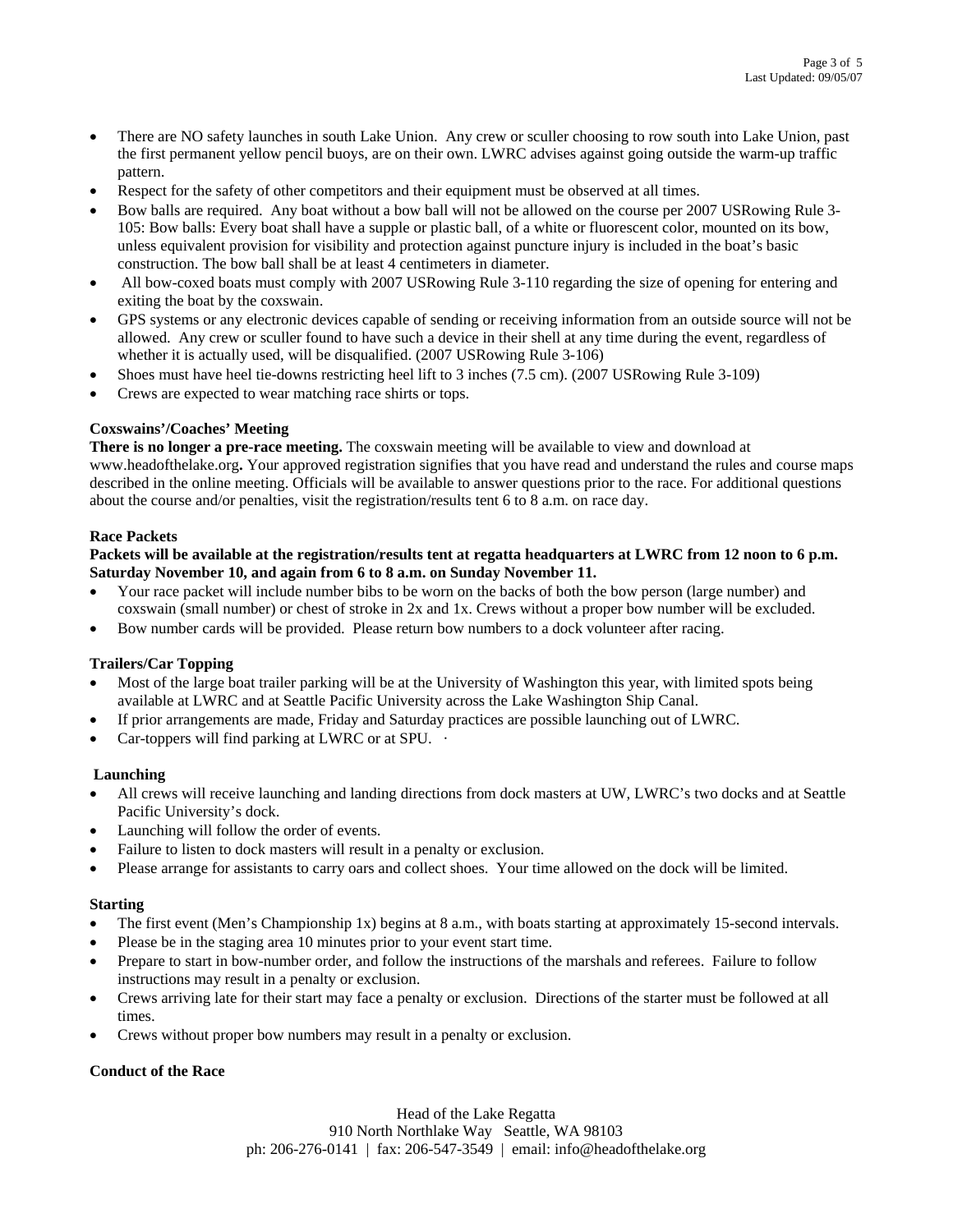The no-passing zone has been eliminated. Passing will be allowed at any point during the race as long as the following guidelines are followed:

#### **Responsibilities of the overtaking boat (passer)**

- In passing situations, the overtaking boat has right of way (on the side of its choice) if a safe pass can be accomplished.
- If a pass is attempted, and there is not adequate room nor time to perform the pass, the overtaking boat must delay the act of passing until it is safe to do so. Failure to do so may result in the overtaking boat being disqualified.
- The passer must allow time for the overtaken boat to yield and stay on the race course. Failure to do so will result in disqualification.
- The passer will be disqualified if the passer interlocks boats or causes a collision with damage or injury.

#### **Responsibilities of the boat being overtaken**

- In passing situations, the overtaken boat must yield and give suitable room to the overtaking boat (passer) on the side chosen by the overtaking boat, if a safe pass can be accomplished.
- Failure of an overtaken boat to immediately yield the line selected by a passer capable of making a safe pass will result in disqualification.
- Movement to yield must begin when the passer is within one-half length of open water of the overtaken boat.

#### **Awarding of Medals**

- 1st, 2nd and 3rd place medals will be awarded at the award podium at LWRC following each flight.
- For races with four or fewer entries, 1st and 2nd places only will be awarded.
- For races with three or fewer entries, 1st place only will be awarded.